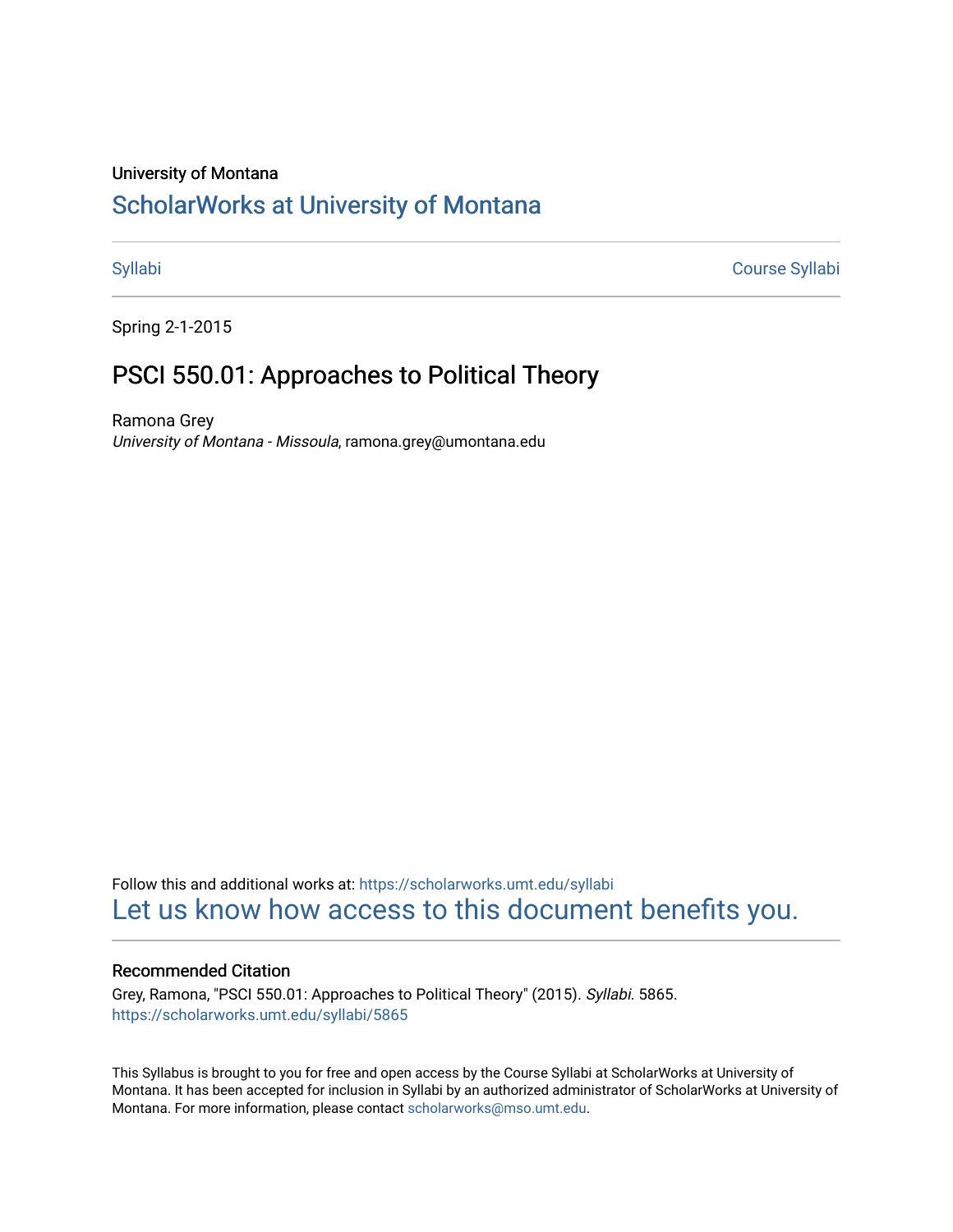### **University of Montana Department of Political Science**

Political Science 550 Spring 2015 Office Hrs MWF 10-11 or by appt. Dr. Grey LA 351A Phone: 243-2702 Email: ramona.grey@umontana.edu

## **Political Theory Seminar: Approaches to Political Theory**

### *Course Description:*

 Beginning in the late 1950s, many commentators wondered whether political theory (or political philosophy—I shall not distinguish between them), as it had been traditionally practiced and taught, was "in abeyance." Whether we have reached '*the end of political theory,'* is a question that continues to plague political theorists. Political theory's impeding demise is, however, complicated by the fact that political theorists have never agreed to what it is they do, or should be doing, and their disagreements affect the way they approach political questions. But rather than rehashing an old debate, one that resurrects what John Gunnell has called 'the myth of the tradition of political theory," perhaps we ought to consider applying a different conceptual framework for understanding political theory, one that does *not* focus on the causes that political theorists have championed or condemned, or on how political theory has been affected by specific events (real or imagined). Instead, I propose this semester that we raise an even more fundamental question: *what is the purpose of political inquiry?* A fundamental question precisely because what people take to be the purpose of political theory determines what they study, who they study, and how they study it.

*Course Objectives*: after successfully completing the course work, the student should be able to: 1. Distinguish between a normative, a scientific/historical, and an analytical approaches, and recognize how political theorists often combine each of these approaches in their work.

2. Develop concise, analytic essays on the assigned readings. Specifically with regards to an analytic perspective, students will consider their own position with respect to different approaches to studying political theory (for instance, what consequences follow when one emphasizes text over context when studying political theory?)

3. Evaluate a political theory in terms of its analytic, empirical, and normative claims, and its strengths and/or weaknesses.

### *Course Grading:*

PS 550 will be taught as a seminar. Short essays of **4-5** double-spaced pages (about 6 essays per student) will be assigned and critiqued in class (50% of course grade.) Class participation (20% of course grade) will evaluated according to each student's contribution to discussions on reading assignments. The final paper (30%) will be **10-12** pages.

In addition, students will be expected to assess the merits and weaknesses of their colleague's essays. To give us time to prepare questions, copies of your essay must be distributed before you are scheduled to orally present it (please see schedule). Late essays will not be accepted. Each Political Science **M.A. graduate student** must also complete a political theory field exam. All students will complete a take-home final. The final & field exams will be **take home** & due on **Tuesday May 12th by 5 pm.**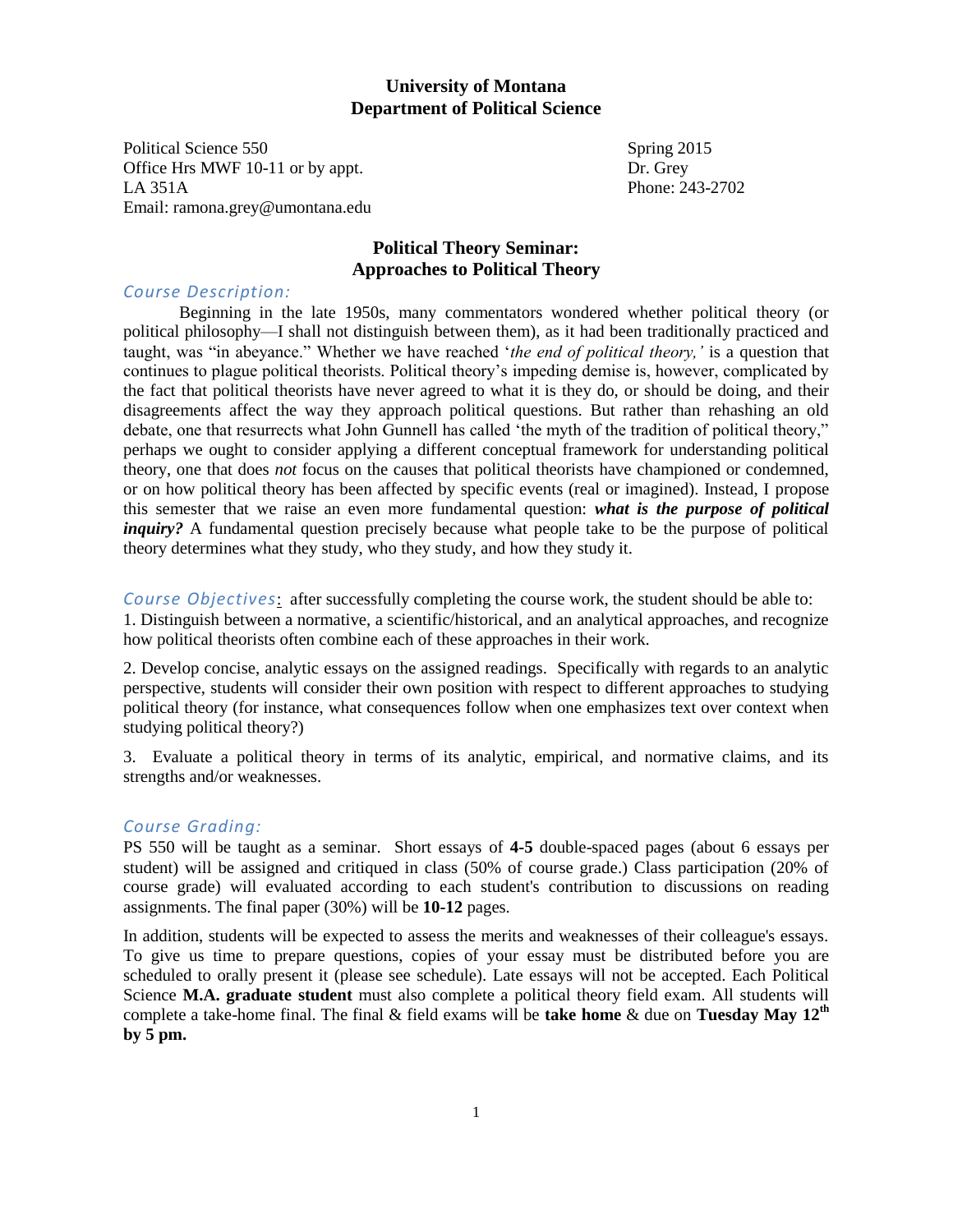### *Accessibility and Students with Disabilities*

The University of Montana assures equal access to instruction by supporting collaboration between students with disabilities, instructors, and Disability Services for Students. If you have a disability that requires accommodation, please present the instructor with a letter from Disability Services for Students (DDS), Lommasson Center 154 (243-2243), indicating the existence of a disability and suggested accommodations.

The instructor has attempted to make all course materials accessible. If you find course material that has barriers to accessibility, please notify the instructor as soon as possible so the oversight can be corrected as quickly as possible.

### *Required Tests:*

Joseph Wood Krutch, **THE MODERN TEMPER** Leo Strauss, **NATURAL RIGHT & HISTORY** B.F. Skinner, **BEYOND FREEDOM & DIGNITY** Erich Fromm, **THE SANE SOCIETY** John Gunnell, **POLITICAL THEORY & INTERPRETATION** Isaiah Berlin, **LIBERTY** Wendell Barry, **SEX, ECONOMY, FREEDOM & COMMUNITY** Arendt, **THE HUMAN CONDITION** M. Ignatieff, **THE NEEDS OF STRANGERS** *\** Classical works of: Plato, Aristotle, St. Augustine, Machiavelli, Locke, Burke, Rousseau, Hobbes, J.S. Mill, Marx—to be assigned on an individual basis. John Rawls, **POLITICAL LIBERALISM** selected readings

Quentin Skinner, **VISIONS OF POLITICS**, selected readings

### *January 26th Introduction to the Course: Approaches to Political Theory*

 Read: Andrew Hacker, "Capital and Carbuncles: The 'Great Books' Reappraised," *American Political Science Review*, (September 1954): 775- 786; Sheldon Wolin, "Political Theory: Trends & Goals," *International Encyclopedia of the Social Sciences*, vol. 12, 1968.

 Recommended Readings: Judith N. Shklar's *After Utopia: the Decline of Political Faith,* New Jersey: Princeton University Press, 1957. Alfred Cobban, "The Decline of Political Theory," *Political Science Quarterly,* Vol. 68, no. 3 (September 1953), 321-337

### *February 2rd "Classical" & "Theory & Justice-Seeking: Plato, Aristotle, St. Augustine, St. Thomas Aquinas*

 Review: Plato's *Republic*, Aristotle's *Politics*, St Augustine's *City of God,* St. Thomas Aquinas, *Treatise on Law, Summa Theologica*, Questions 90-97, Rousseau's *The Social Contract, or Principles of Political Right*, and Wollstonecraft, *A Vindication of the Rights of Women*.

 Essays (**due Sunday 2/1 by 12 pm):** Please describe *what* constitutes 'justice' for one of these theorists, and *how* and *where* does he suggest we might find a standard of justice? Taking his work as one example, what do it suggest are some characteristics of a justice-seeking approach in classical theory?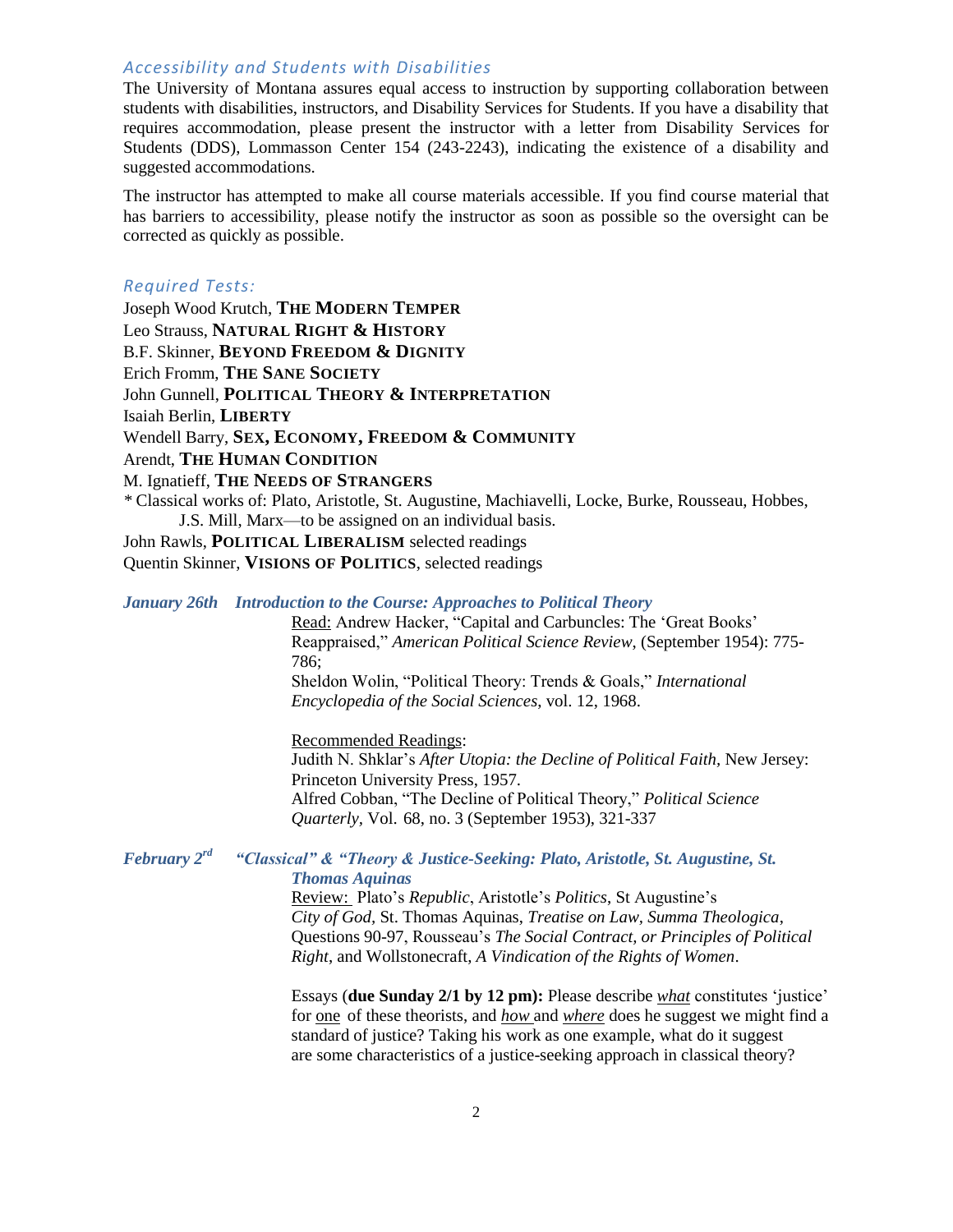#### *February 9 th 'Modern' Justice-Seeking & Knowledge-seeking: Machiavelli, Hobbes, Locke, Burke, Rousseau, J.S. Mill, Marx*

Review: Machiavelli's *The Prince*, Hobbes' *Leviathan*, Locke's *Two Treatises on Government*, Burke's *Reflections on the Revolution in France*, J.S. Mill's *On Liberty*, and Marx's *Communist Manifesto*.

Essays **(due Sunday 2/8 by 12pm):** Please describe *what* constitutes 'knowledge' for one of these theorists, and *how* and *where* does he suggest we might gain political knowledge? Taking his work as one example, what do it suggest are some characteristics of a knowledge-seeking approach in "modern" theory?

Essays **(due Sunday 2/2 by 12pm):** Please describe what constitutes 'justice' for one of these theorists, and how and where do they find this justice? Please identify at what point the theorist shift from questions of 'justice-seeking' to questions of 'knowledge-seeking?'

*\* \* \* \* \* February 17th President's Day No Class \* \* \* \* \* \* \**

### *February 23 rd Strauss: the Conservative Justice-seeker?*

Read: Strauss, *Natural Right & History; Choose one of the recommended readings as well.* 

Essays (**due Sunday 2/22 by 12pm**): What for Strauss is the purpose of political theory? According to Strauss, what is 'historicism' and how has it harmed political theory? What does he identify as genuine "justice-seeking" and what does it assume about meaning & nature of justice?

Essays (due **Sunday 2/22 by 12pm**): It's argued that the Bush administration neo-conservatives are students of Leo Strauss. In what sense, can we say they understand and/or misunderstand Strauss's conception of "natural right"?

Recommended Readings:

- Q. Skinner, *The Foundations of Modern Political Thought*
- Strauss, *What is Political Philosophy?*, see title chapter
- "Strauss, Philosophy, and Politics," (Symposium) *Political Theory*, August 1987
- *\*\*\**Rothman, Stanley, 'The Revival of Classical Political Philosophy: A Critique,' *The American Political Science Review*, 56 (June 1962), 341-52.

Herbert Storing (ed.) *Essays on the Scientific Study of Politics* A. MacIntyre, *After Virtue*

Ernest Fortin, "Gadamer on Strauss," *Interpretation*, Jan. 1984

Shadia Drury, *The Political Ideas of Leo Strauss* (1988)

Drury, *Leo Strauss and the American Right* (1997);

- George Bruce Smith, "Leo Strauss and the Straussians: An Anti-democratic Cult?", *PS: Political Science & Politics,* vol. 3 No. 2 (June 1997);
- Seymour Hersh, "Selective Intelligence," *The New Yorker*, 12 May 2003; David Schaefer, "The Legacy of Leo Strauss: A Bibliographic Introduction," *The Intercollegiate Review*, Summer 1974: 139-148.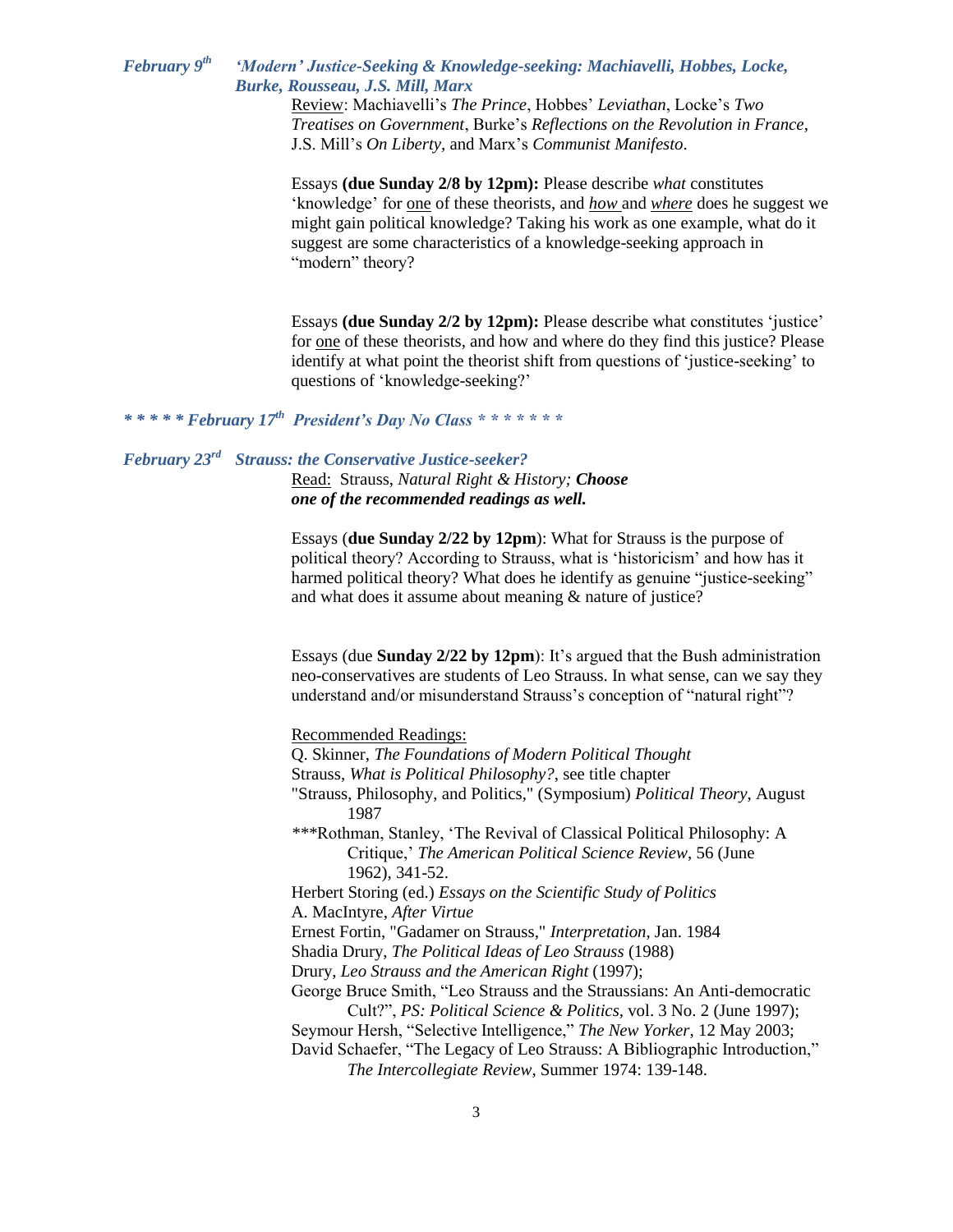### *March 2nd Liberal Justice-Seeking*

Read: J.W. Krutch, *The Modern Temper, Choose one of the recommended reading as well;* and **Rawls,** *Political Liberalism***, lecture I all; lecture II all; lecture IV all; lecture VI, §6-7; lecture VIII, §3-5, §13-14**

Essays (due **2/23**): What does Krutch's account of modern art, modern science and modern knowledge suggest about human dignity? Does it make sense, according to Krutch, to speak of individual "freedom" or "rights" or "justice" given what we've learned from *modern* science, history, and philosophy?

Essays (**due 2/23**): Rawls could be characterized as the contemporary theorist and a 'liberal justice-seeker.' How does his form of justice-seeking contrast with, say, a Plato? What aspects of Krutch's account of 'modernism' does Rawls appear to embrace and what does he reject?

Recommended Readings:

Cowley, *Exile's Return,* 1959 Diggins, *Up From Communism: Conservative Odyssey In American Intellectual History*, 1975 Frankel, *The Case for Modern Man*, 1955 Grey, "Modern Liberalism & Despair, The Pilgrimage of J.W. Krutch," *American Studies*, Spring 1997 Goodwin, *The Lottery State* Perry, "The Modern Distemper," *Saturday Review of Literature*, June 1929 Kateb, *Utopia & Its Enemies*, 1963 Locke, Second Treatise on Government Margolis, *Joseph Wood Krutch: A Writer's Life*, 1980 Nash, *The Nervous Generation: American Thought, 1917-1930,* 1970 Slater, "The Negative Secularism of The Modern Temper: Joseph Wood Krutch, *American Quarterly*, Summer 1981

*March 9th*

### *Justice Seeking & Empirical Inquiry: Scientific Approach*

Read: B.F. Skinner, *Beyond Freedom and Dignity; Choose one recommended reading below.*

Essays (due **3/2**): Is Skinner a political theorist?, and if he is, what makes him so?

Essays: (due **3/2**): What claims (findings/hypothesis/laws/arguments) does Skinner make that may be called scientific? What claims (etc.) does he make that he calls scientific, but are anything but?

Recommended Readings:

- J. Weinberger, "Science and Rule in Bacon's Utopia: An Introduction to The Reading of the *New Atlantis*," *American Political Science Review*, vol. 70 (September 1976): 865-85
- Steven Smith, "Political Science and Political Philosophy: An Uneasy Relation," *PS: Political Science and Politics*, vol. 33 (June 2000): 189-91
- William O'Donohue, and Kyle Ferguson, *The Psychology of B.F. Skinner,*  2001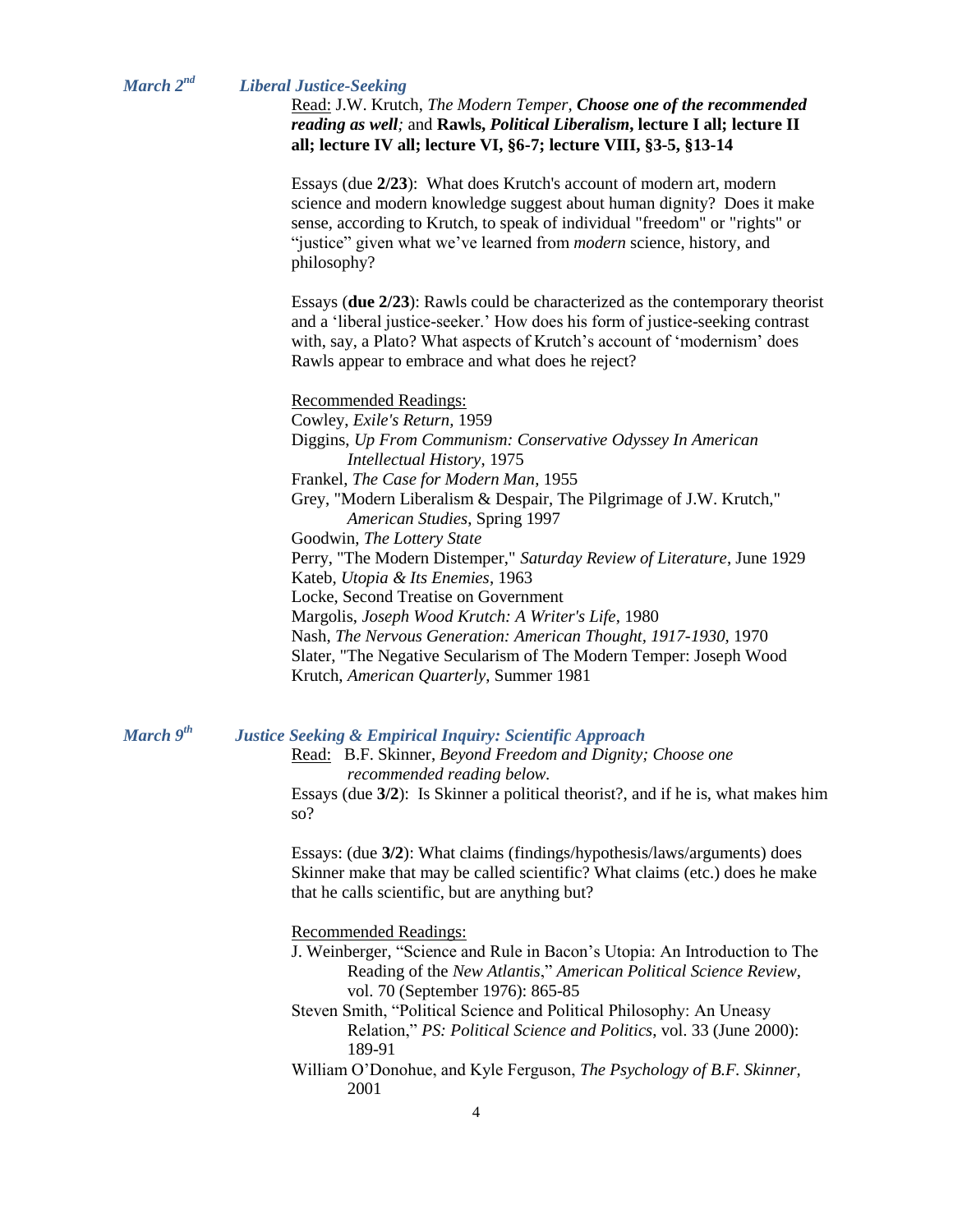#### *March 16 th Justice Seeking & Empirical Inquiry cont.*

Read: Fromm, *The Sane Society; Choose one of the recommended readings as well.*

Essays (**due 3/9**): "What is good or bad for man is not a metaphysical question, but an empirical one that can be answered on the basis of an analysis of man's nature and the effect which certain conditions have on him." (266 -*Escape From Freedom*)What difficulties are involved in making an "empirical" view of human nature the basis of a political theory?

Essays (**due 3/9**): Both Fromm and B.F. Skinner seek "a science of man," but they mean very different things by it. Discuss with reference to what each thinker hopes such a "science" will achieve for society (for us?)

Recommended Readings:

Richard Ashcraft, "Political Theory and the Problem of Ideology," *The Journal of Politics*, vol. 42, no. 3 (August 1980): 687-705. Bartlett & Schodall, "Fromm, Marx, and the Concept of Alienation, *Science and Society*, Summer 1963 Fromm, *Man For Himself*; *Anatomy of Human Destructivenes* Kariel, "The Normative Pattern of Erich Fromm's Escape From Freedom," *Journal of Politics*, vol. 19, 1957 Marcuse, *One Dimensional Man* Schaar, *Escape From Authority: The Perspectives of Erich Fromm*, 1961 Wells, *The Failure of Psychoanalysis: From Freud to Fromm*, 1963 Briggs, "From Slaves to Robots," *New Statesman and Nation*, 23 June 1956 Burston, *The Legacy of Erich Fromm*, 1991 Ellul, *The Political Illusion*; *The Technological Society* H.P. "The Insane Society," Dissent, vol. 3, Winter 1956 Spitz, "The Appeal to the Right Man," in Democracy and the Challenge of Power, 1958 Sykes, "The Americanization of Erich Fromm," *The Hidden Remnant*, 1962

#### *March 23 Wendell Berry & Justice-Seeking*

Read: Wendell Barry, Sex Economy, Freedom & Community; *Choose one of the recommended readings as well.*

Essays (due **3/16**): "There are two kinds of freedom: the freedom of the community and the freedom of the individual. The freedom of the community is the more fundamental and the more complex." What Barry understands here, Carter takes for granted.

Essay (**due 3/16**): Both Arendt and Barry associate 'justice-seeking' with identifying a 'genuine' community of citizens. They do not, however, necessarily agree on what constitutes a genuine community. Compare and contrast what for each of them characterizes a genuine community, and what benefits they claim that an individual gains from living in it. Finally, is it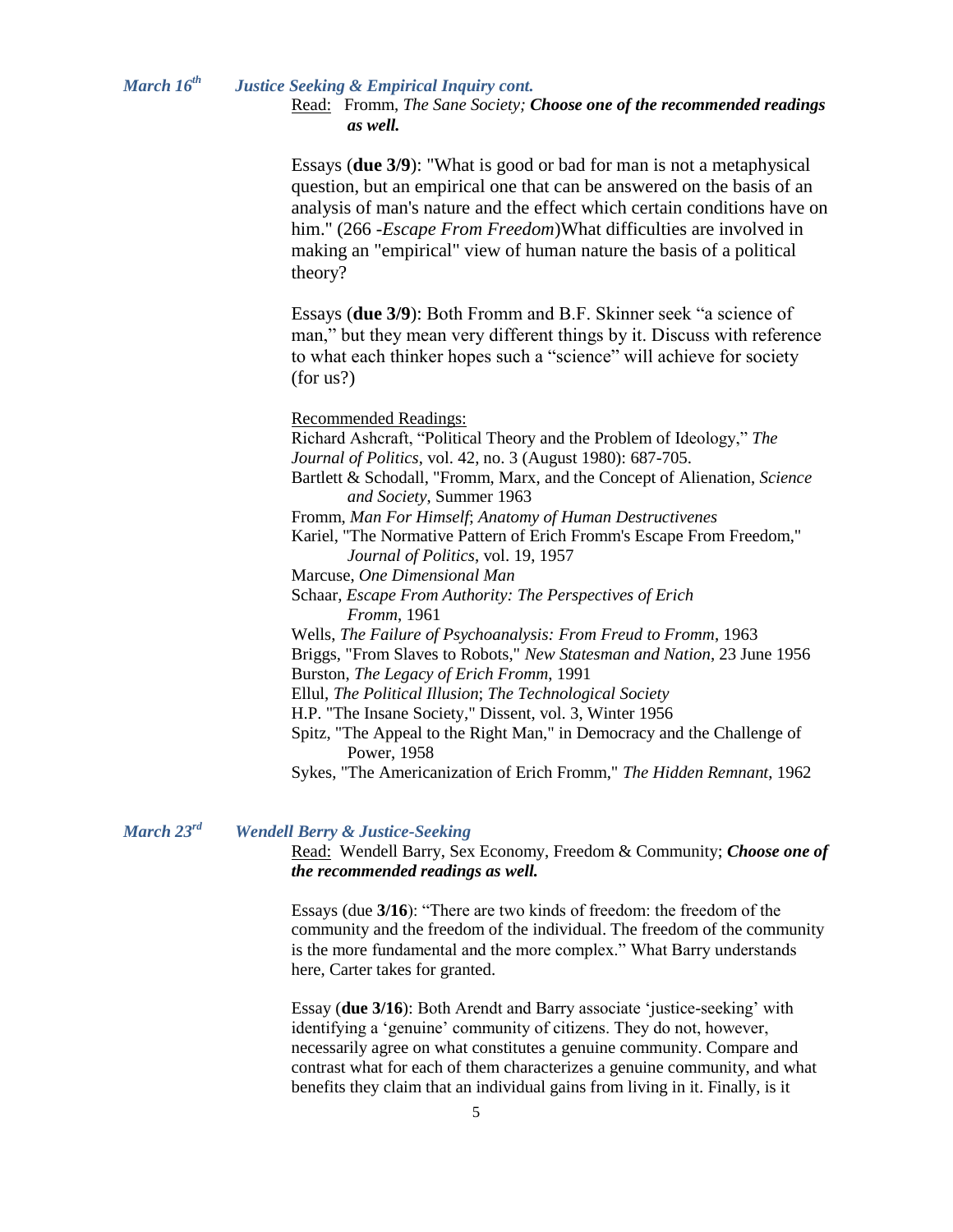Arendt or Barry who most closely follows the teachings of Aristotle, and explain why.

Recommended Readings: W. Barry, *What Are People For* Lewis Mumford, *The Human Condition*

### *\* \* \* \* \* \* March 30th – April 5 th \* \* \* \* \*Spring Break \* \* \* \* \* \* \**

*April 6*

*th Arendt's Justice-seeking Inquiry into Political Theory*

Read: Arendt, *The Human Condition; Choose one recommended reading below.*

Essays (**due Sunday 4/5 by 12pm**): Arendt argues that in the beginning of the modern period, work had displaced both contemplation and action in the hierarchy of men's activities; but by the nineteenth century labour had replaced work as the supreme activity. How did this triumph of *animal laborans* come about according to Arendt?

Essays (**due Sunday 4/5 by 12pm**):What would Quentin Skinner make of Arendt's interpretation of the ancient Greek polis? Would he find that her diagnosis of *modern alienation* is prone to certain analytic &/or empirical weaknesses? Explain

Recommended Reading:

Special Issue on Hannah Arendt, *Social Research,* 1977

Kateb, "Freedom & Worldliness in the Thought of Hannah Arendt, " *Political Theory*, Spring 1977

Kateb, *Hannah Arendt*

Canovan, "The Contradictions of Hannah Arendt's Political Thought," *Political Theory*, February 1978

Levin, "On Animal Laborans and Homo Politics in Arendt, *Political Theory*, November 1979

Arendt, *On Revolution*

*Between Past and Future The Life of the Mind*

Young-Bruehl, "Reflections on Hannah Arendt's Life of the Mind," *Political Theory*, May 1982

Whitfield, *Into The Dark: Arendt and Totalitarianism*

Dallmayr, "Ontology of Freedom," *Political Theory*, May 1984

Arendt, *Lectures on Kant's Political Philosophy*

Raaflaub, "Democracy, Oligarchy and the Concept of the Free Citizen in Late Fifth Century Athens," *Political Theory*, November 1983

Canovan, "A Case of Distorted Communications," *Political Theory*, February 1983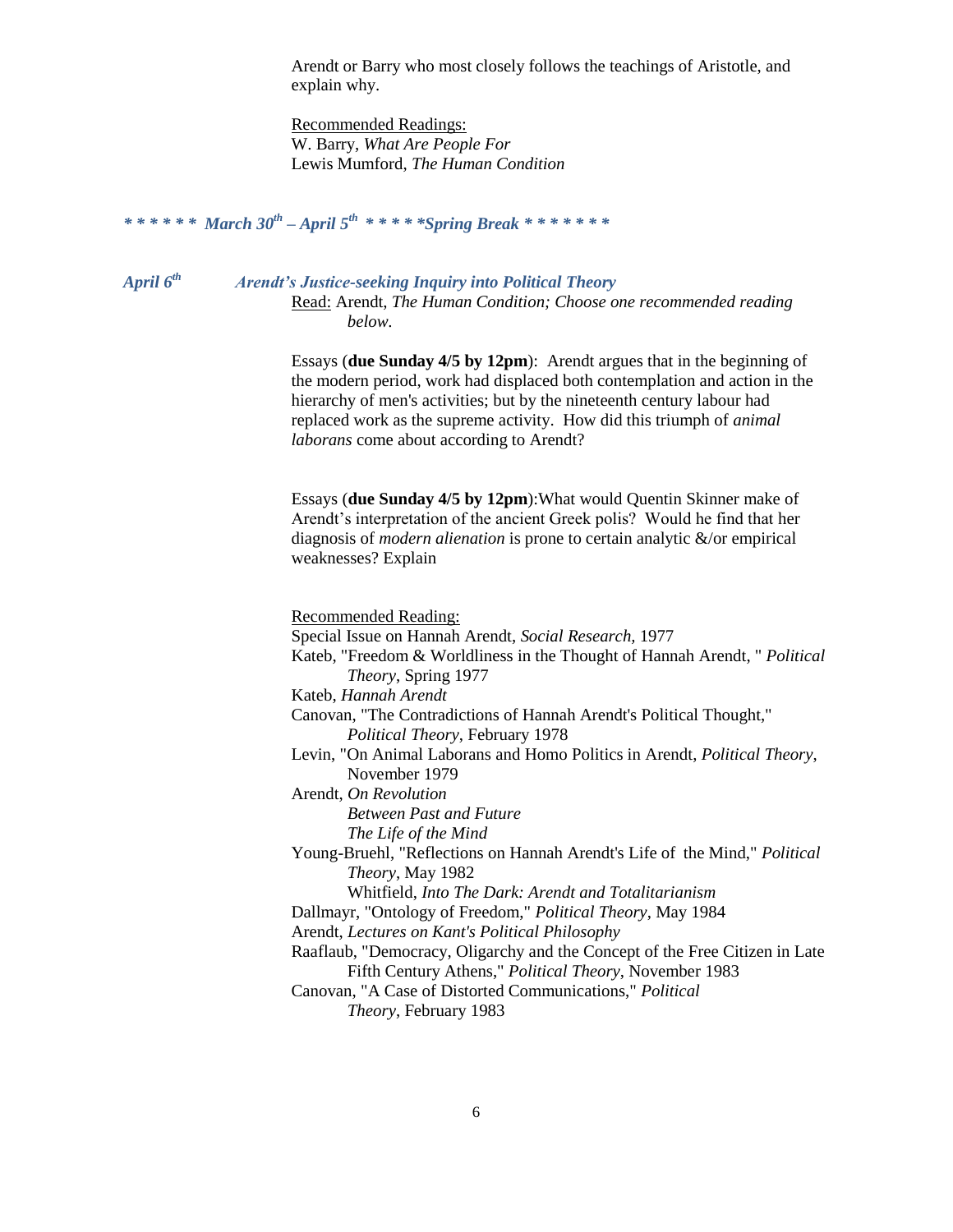#### *April 13 th Arendt's Justice-seeking Inquiry cont.* Read: *The Human Condition*

Essays (**due 4/6**): How does Arendt's distinction between public and private relate to her distinction between work and labor. . .or does it?

Essays (**due 4/6**): What do you see as the analytical weaknesses of Arendt's *distinction between public and private*? On the other hand, what do you find are the strengths of her distinction?

Recommended Readings:

Emily Hauptmann, "A Local History of 'The Political," *Political Theory*, vol. 32, no. 1 (February 2004): 34-60.

Pitkin, "Justice: On Relating Private and Public," *Political Theory*, August 1981

*April 20*

### *th Quentin Skinner & Historical Inquiry in Political Theory*

Read: Quentin Skinner, *Visions of Politics*, 2004 (available as ebook at UM library webpage) *Regarding Method*, vol. 1, Chaps. 3-4; *Renaissance Virtues*, vol. 2, Chaps. 6-7. Essays (**due 4/13**): What does Quentin Skinner suggest is purpose of studying political theory? What does he find wrong with the justice-seeking and analytical approaches? Please describe Quentin Skinner's *historical* approach to political theory. What are its strengths and weakness?

Essays (**due 4/13**): Does he avoid blending his historical approach with justice-seeking into his own studies of Machiavelli? What 'analytical' problems to you find in his interpretation of Machiavelli's political ideas?

Recommended Readings:

- Q. Skinner, "The Ideological Context of Hobbes's Political Thought," *The Historical Journal*, vol. 9, 1966: 286-317.
- Q. Skinner, "Meaning & Understanding in the History of Ideas," *History & Theory*, vol. 8, 1969: 3-53.
- Q. Skinner, "Inside Story: Rev. of Isaiah Berlin, 'Against the Current'," *New Statesman*, 9 June 1979, 830-1.
- John Dunn, "The Identity of the History of Ideas," *Philosophy*, vol. 43: 85- 104.
- K.R. Massingham, "Skinner is as Skinner does," *Politics*, vol 16: 124-9.
- Kari Palonen, "The History of Concepts as a Style of Political Theorizing: Quentin Skinner's and Reinhart Koselleck's Subversion of Normative Political Theory," *European Journal of Political Theory*, vol.1, 2002: 96-111.
- Kari Palonen, *Quentin Skinner, History, Politics, Rhetoric*, Cambridge: Polity-Blackwell Publishing, 2003.
- Bhikhu Perekh & R.N. Berki, "The History of Political Ideas: A Critique of Q. Skinner's Methodology, *Journal for the History of Ideas*, vol. 34, 1973: 163-84.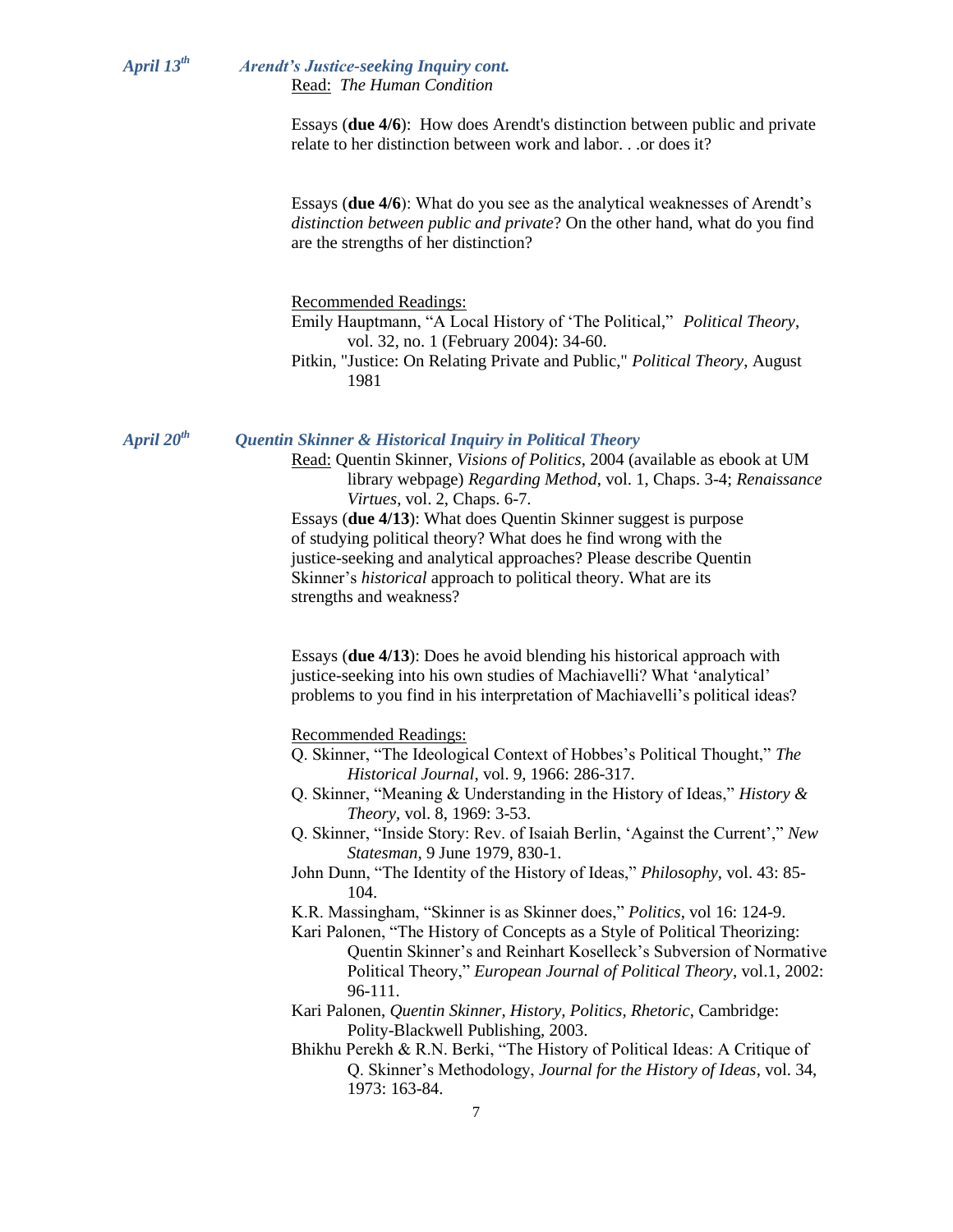- J.G.A. Pocock, "Reconstructing the Traditions: Quentin Skinner's Historians' History of Political Thought, *Canadian Journal of Political and Social Theory,* vol. 3, 1979: 95-113.
- Melvin Richter, "Reconstructing the History of Political Languages: Pocock, Skinner and Geschichtliche Grundbegriffe," History and Theory vol. 29, 1990: 38-70.
- James Tully ed. *Meaning & Context: Quentin Skinner and His Critics*, Cambridge: Polity, 1988.

*April 27th Analytical Inquiry & the Critical Critic: Isaiah Berlin*

Read: Berlin, "Introduction" and "Two Concepts of Liberty"; Choose one of the recommended readings as well.

Essays (**due 4/20**): Berlin's contribution to our understanding of freedom, as many have noted, is to demonstrate the error of assimilating liberty to morality, and of supposing that morality forms 'a coherent system.' But while it seems dangerous and paradoxical to attach freedom to a particular 'moral' end, yet it seems trivial and hopelessly incomplete to leave it purely negative.

Essays (due **4/20**): What is Berlin's analytical critique of positive liberty? Does his analysis of the two concepts of liberty lead him into the position of defending the status quo? Explain

Recommended Readings:

Zygmunt Bauman, *Freedom*, Minneapolis: University of Minnesota Pres, 1988.

Crowder, G. "Negative and Positive Liberty, *Political Science,* Dec. 1988

John Gray, *Isaiah Berlin*, Princeton: PUP, 1996.

Kristjansson, K. "What Is Wrong with Positive Liberty?," *Social Theory and Practice,* Fall 1992

S. Hayman, "Positive and Negative Liberty," *Chicago-Kent Law Review*, 1992.

Gerald MacCallum, "Negative and Positive Freedom," reprinted in David Miller's *Liberty*, Oxford: OUP, 1993, pp. 100-122.

Judith Shklar, "Positive Liberty, Negative Liberty in the United States," in *Redeeming American Political Thought*, Chicago: Chicago UP, 1998.

*May 4*

### *th Analytical Inquiry & Contemporary Theory: A Moderate Justiceseeking?*

Read: M. Ignatieff, *The Needs of Strangers* & John Gunnell, *Political Theory & Interpretation; Choose one of the recommended readings below.*

Essays **(due 4/27):** While are the key characteristics do you find in Gunnell analytical approach to political theory? What, if any, kind of 'justice' or moral values can be derived from his theory?

Essays (due **4/27**): Ignatieff appears to move between all three approaches to political inquiry. How so? Also what kind of 'justice' does Ignatieff appear to be seeking and where does he propose we look for it?